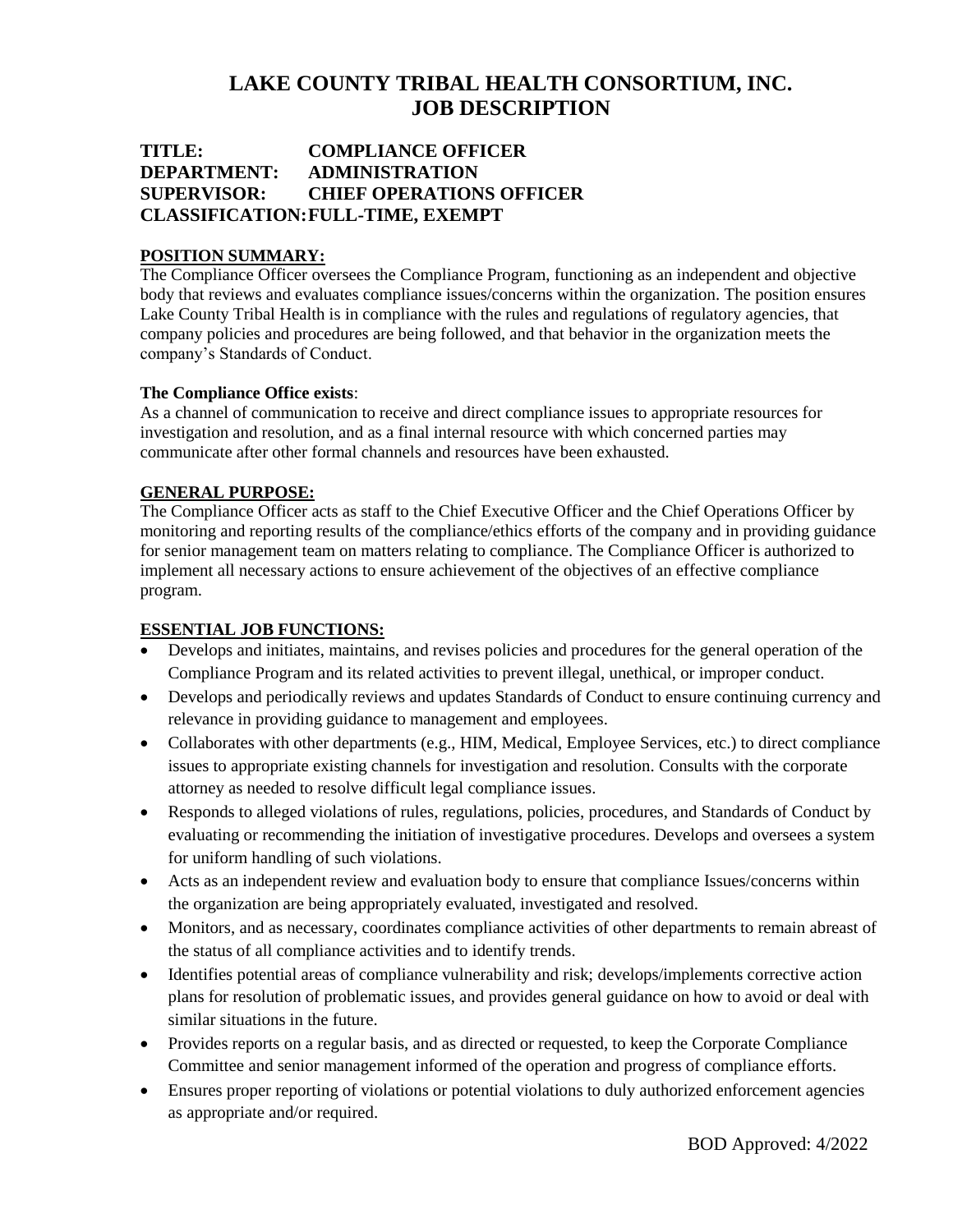- Establishes and provides direction and management of the compliance Hotline.
- Institutes and maintains an effective compliance communication program for the organization, including promoting (a) use of the Compliance Hotline; (b) heightened awareness of Standards of Conduct, and (c) understanding of new and existing compliance issues and related policies and procedures.
- Works with the Human Resources Department and others as appropriate to develop an effective compliance training program, including appropriate introductory training for new employees as well as ongoing training for all employees and managers.
- Monitors the performance of the Compliance Program and relates activities on a continuing basis, taking appropriate steps to improve its effectiveness.

## **EDUCATION, EXPERIENCE, CERTIFICATIONS AND LICENSES:**

- Education: Bachelor's degree in Health Care Administration, Public Administration, Business Administration or related field and a minimum of 4 years' experience in a healthcare organization, to include demonstrated leadership. Familiarity with operational, financial, quality assurance, and human resource procedures and regulations is a must.
- Master's degree preferred.
- Must be able to work effectively with Native American People and other ethnicities in culturally diverse environments
- Must possess a CA Driver's license or if from out of state be eligible to obtain one within 2 months of employment
- Must have a good driver's record

## **All LCTHC employees are expected to:**

-Provide the highest possible level of service to clients; -Promote teamwork and cooperative effort among employees; -Maintain safe practices; and -Abide by the LCTHC policies and procedures as they may from time to time be updated.

## **PHYSICAL DEMANDS:**

The physical demands described here are representative of those that must be met by an employee to successfully perform the essential functions of this job. Sitting / Mobility: Approximately 70% of time is spent working at a desk. Balance of time (approximately 30%) is spent moving around work areas. Communication: Ability to effectively communicate with co-workers, Board members, members of outside agencies, in person, by telephone, and by email. Vision: Ability to effectively use a computer screen and interpret printed materials, memos, and other appropriate paperwork. Lifting / Carrying: Ability to occasionally lift and/or move objects weighing no more than 25 pounds. Stooping / Kneeling: Ability to access files/stock supplies in low cabinets and shelves. Reaching / Handling: Ability to input information into computer systems and retrieve and work with appropriate paperwork, equipment, and supplies. Use of standard office equipment, including computer, telephone, calculator, copiers, and fax. Work is performed in an office/clinic environment; continuous contact with other staff and the public.

**INDIAN PREFERENCE:** Preference may be given to qualified Native American Indians according to the Indian Preference Hiring Act, CFR 25 USC 472. Other than Indian Preference, Lake County Tribal Health Consortium, Inc. adheres to all provisions of the Equal Employment Opportunities Act.

**NOTICE OF DRUG-FREE WORKPLACE ACT REQUIREMENT:** LCTHC is committed to maintaining a drug free and alcohol free workplace. LCTHC believes that a healthy, productive